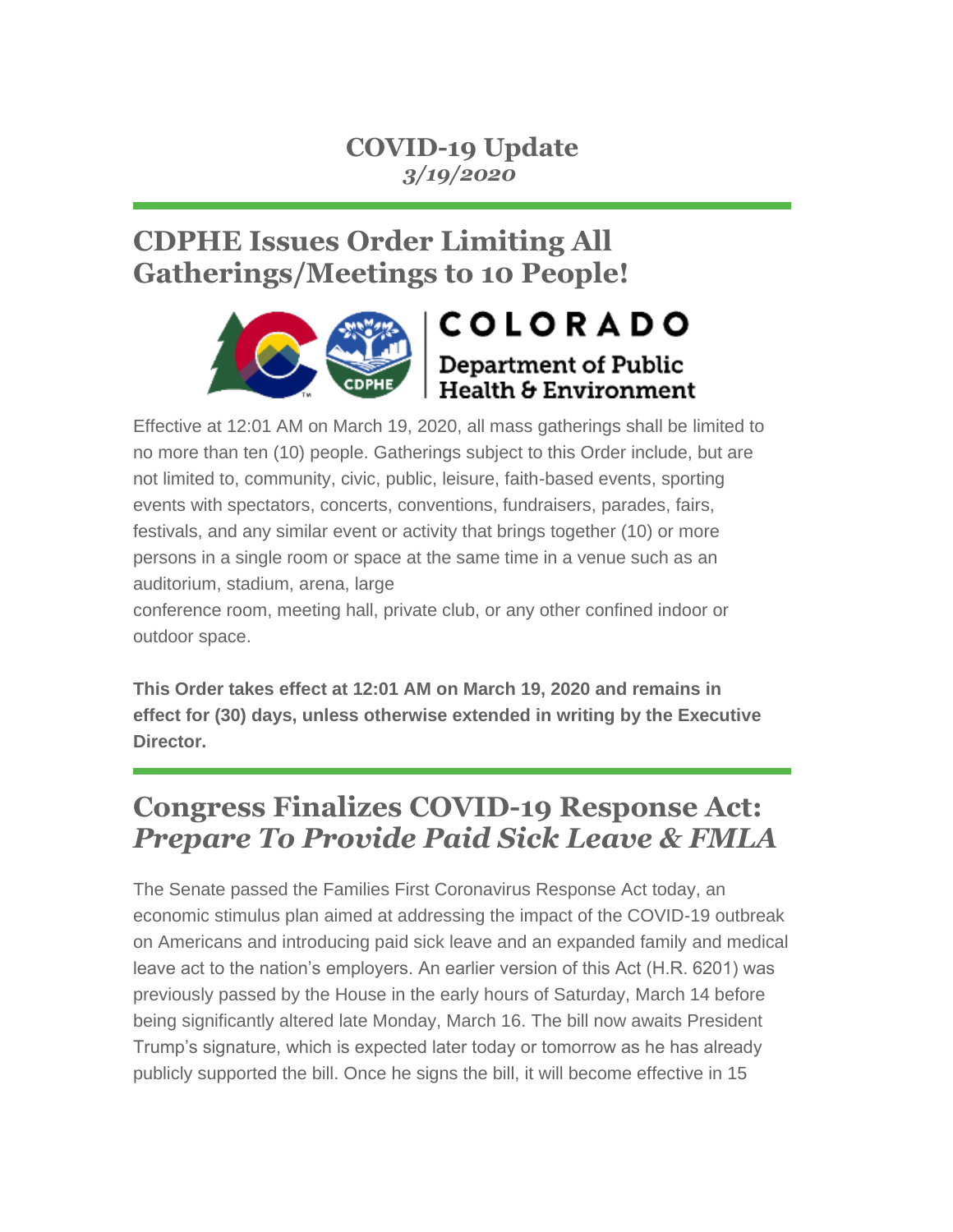days.

[Click here to read more from our partners at Fisher & Phillips, LLP](https://sitepilot06.firmseek.com/sitepilot/nt-fisherphillips-6170-link-resources%252Dalerts%252Dcongress%252Dfinalizes%252Dcovid%252D19%252Dcoronavirus%252Dresponse%252Dact-YW1heWhld0BjaGxhLmNvbQ==)

## **Governor's Order to Close Restaurants & Gymnasiums, Theaters & Casinos:**

Earlier this week, Governor Jared Polis issued an [executive order](https://drive.google.com/file/d/1s_LEio0lbenzTSDAi8qJDrp7KdAatY4Y/view) closing all onsite restaurants, theaters, gymnasiums, and casinos for the next 30 days. In the short time after the order was released last night, it was interpreted to have exempted hotel restaurants; however, that is not the case. **ALL restaurants in the state must close for on-premise dining and may only offer to-go and room service.** 

[Click here for the Colorado Department of Environmental Health & Sustainability's](https://drive.google.com/file/d/1pXAFPXCTLqBZvTJpuqrH45YeLB_Jc2wP/view)  [Implementation Order,](https://drive.google.com/file/d/1pXAFPXCTLqBZvTJpuqrH45YeLB_Jc2wP/view) **which includes important information for those who choose to continue operating for to-go or room service.**

In addition, the Governor's order requires that all gymnasiums close for 30 days. Unfortunately, they did not define gymnasium and **out of an abundance of caution, we suggest that you close your fitness center until you can consult with an attorney.** 

[Click here for the full order.](https://drive.google.com/file/d/1s_LEio0lbenzTSDAi8qJDrp7KdAatY4Y/view) Please don't hesitate to contact [Amie Mayhew](mailto:amayhew@chla.com?subject=COVID-19) with questions or for more information.

### **Resources For Employers & Employees**

As many of you are facing the difficult task of laying off employees, below is information and links to resources that might be useful:

#### **Unemployment Benefits**

Individuals who have been released from employment can [click here](https://corestaurant.us4.list-manage.com/track/click?u=13948cac38925ffaf6cd01e2a&id=e59b09a826&e=708b3745ea) to file a claim for regular unemployment and job attached (Job attached means that you are expected to return to your most recent employer after a separation of up to 16